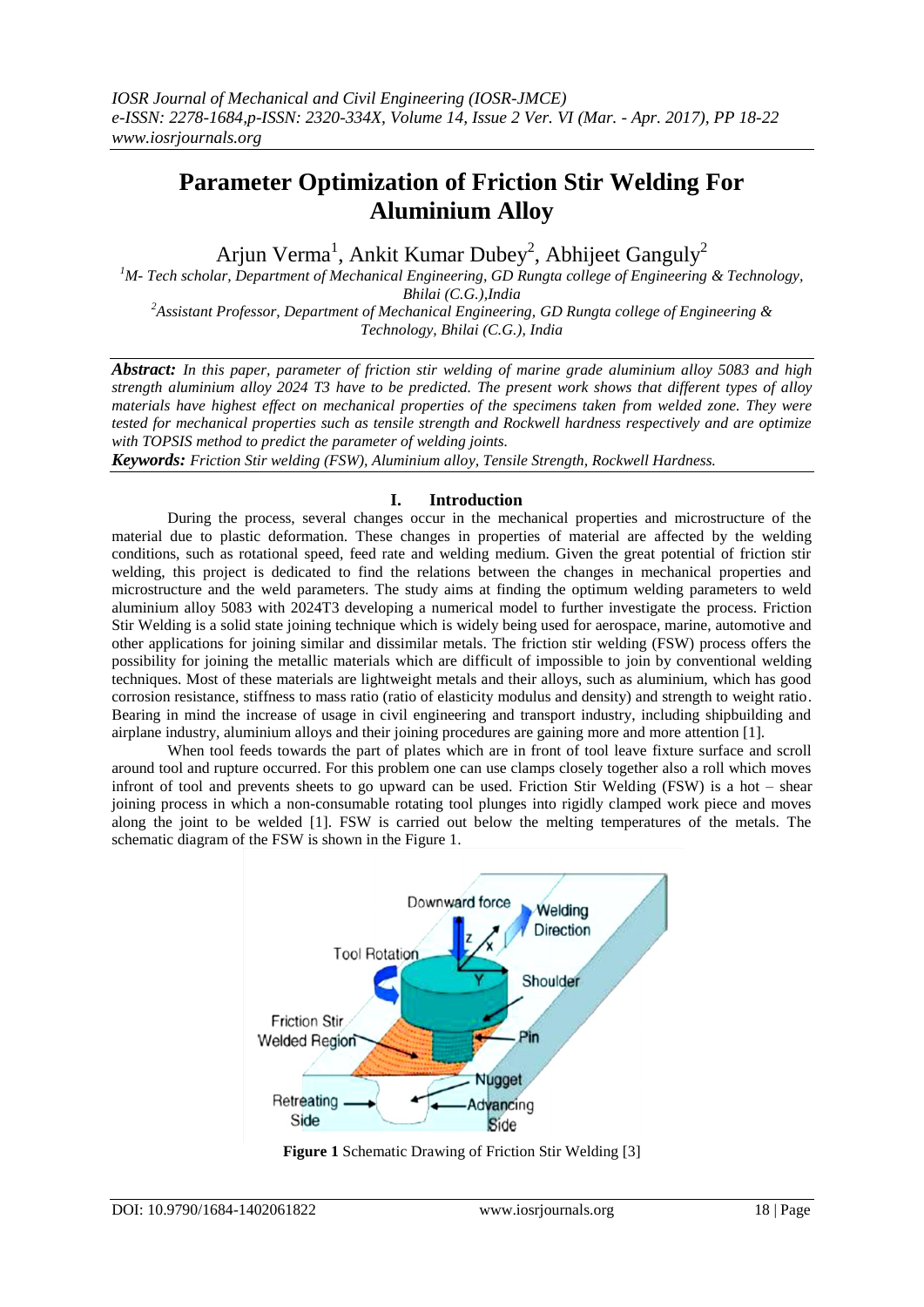## **II. Review Work**

Cavaliere et al. (2006) studied mechanical and microstructural properties of dissimilar 2024 and 7075 aluminium sheets joined by friction stir welding[2]Cao and Kou further found that θ particles could reach sizes of 100 m during friction stir welding [7]. Duo Liu et al. (2011) investigated the microstructure and mechanical properties of friction stir weld joints of dissimilar Mg alloys AZ31 and AZ80. It was found that the material with inferior plastic deformability (AZ80) should be set at the advancing side and the material with superior deformability (AZ31) should be set at the retreating side to get sound FSW joint of dissimilar Mg alloys. [4]

Esther T Akinlabi et al. (2012) conducted statistical analysis on the weld data obtained from friction stir welding of aluminium and copper. The welds were produced by varying the process parameters; the rotational speed was varied between 600 to 1200 rpm and the welding speed varied between 50 and 300 mm/min. It was found that the downward vertical force has a significant effect on the Ultimate Tensile Strength of the weld and a strong relationship exist between the heat input into the welds and the measured electrical resistivity of the welds.[5]

Firouzdor and Kou (2009) were investigated the effect of positions of Al and Mg with respect to the welding tool in friction stir welding of Al to Mg. It was found that the heat input and joint strength can be significantly affected by the positions of Al and Mg relative to the tool, and lap joint welding can be modified to double the joint strength. In this study 6061Al and AZ31Mg, the two most widely used Al and Mg alloys were selected.[6]

#### **III. Objective Of Work**

Samples representing the parameters most likely to cause embrittlement were provided to aluminium alloys. For comparison purposes, samples were also provided which had been welded using parameters that would be most likely to cause good welds. In addition samples were provided of traditional butt welds for comparison. Fractured ductile samples were provided which were welded using worst case parameters for fracture surface study. The main objective of present study on "Experimental investigations and analysis of Friction Stir Welding of aluminium alloys" is to predict tensile strength of friction stir welded 5083 and 2024 aluminium alloy incorporating. Multipleoutputs have been obtained so it create multi objective problem so it will predict the process parameter by TOPSIS method.

#### **IV. Methodology**

The friction stir welded (FSW) Aluminium alloy 5083 is welded with high strength aluminium alloy 2024 T3 welded plate. The flat plates of 5 mm thickness, Aluminium alloy 5083 and 2024 T3 have been cut into the required size (150mm×50mm) by power hacksaw cutting and milling. The initial joint configuration is obtained by securing the plates in position using mechanical clamps. The direction of welding is normal to the rolling direction. Single pass welding procedure has been used to fabricate the joints. Square butt join has been prepared to fabricate FSW joints. No special treatment was carried out before welding and testing. Non consumable tools made of high speed steel have been used to fabricate the joints. An indigenously designed and developed machine (15 HP; 3000 rpm; 25 KN) has been used to fabricate the joints. The above mentioned geometry of tool pin profile and process parameters have been used to fabricate the joints. The rotational speed best performance level are 400 to 500 rpm, welding speed are in between 40-50 mm/min and the shoulder diameter are perform in 18-20 mm. So the final parameters are shown in table 1.

| <b>Table 1-</b> Process parameter |         |                |         |  |  |  |  |
|-----------------------------------|---------|----------------|---------|--|--|--|--|
| Factor                            | Level 1 | <b>Level 2</b> | Level 3 |  |  |  |  |
| Rotational Speed RPM (RS)         | 400     | 450            | 500     |  |  |  |  |
| Welding Speed mm/min (WS)         | 4C      |                |         |  |  |  |  |
| Shoulder Diameter mm (SD)         |         |                |         |  |  |  |  |

**Table 1-** Process parameter

#### **V. Strength Test**

Tensile test specimens were machined from both the rolling and transverse directions of the base metal, and in the transverse direction for the weldments. Moreover, an extensometer is used to find the elastic strain during the tensile test. The Charpy impact test, also known as the Charpy V-notch test, is a standardized high strain-rate test which determines the amount of energy absorbed by a material during fracture.

#### **VI. Multi objective Technique**

TOPSIS (technique for order preference by similarity to an ideal solution) method is presented. TOPSIS is a multiple criteria method to identify solutions from a finite set of alternatives. The basic principle is that the chosen alternative should have the shortest distance from the positive ideal solution and the farthest distance from the negativeideal solution. The procedure of TOPSIS can be expressed in a series of steps: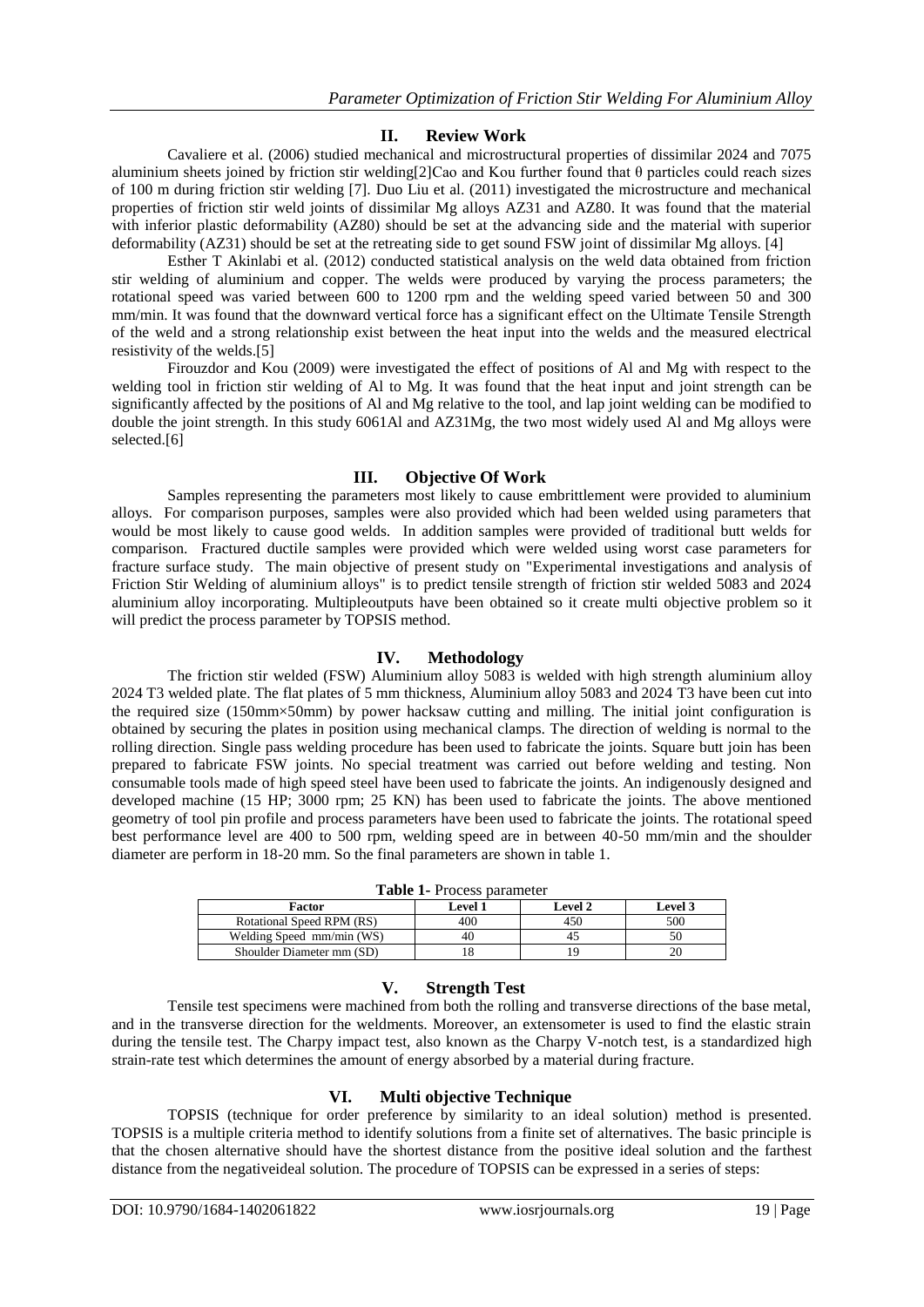- 1. All Experimental Data are converted S/N ratio.
- 2. The Experimental Design Matrix along with normalized response  $(R_{ij})$  is shown in Table X.  $R_{ij}$  is the normalized value and this normalized matrix can be calculated by the equation 1.

$$
R_{ij} = \frac{x_{ij}}{\sqrt{\sum_{i=1}^{30} x_{ij}^2}}
$$
 (1)

Where  $x_{ij}$  is the experimental value of the i<sup>th</sup> attribute of the j<sup>th</sup> experimental run.

- 3. All attributes of normalized matrix (Rij's) are multiplied by S. D. weights. Resultant matrix is called weighted performance matrix which is denoted by  $S_{ii}$  (for i<sup>th</sup> experimental run and j<sup>th</sup> response).
- 4. Now positive ideal solution  $(S^+)$  and negative ideal solution are expressed by the following equations and their values are provided.
- 5. After calculating the  $S_i$  matrix, the next step is to find the distance of positive and negative ideal solutions.

Where  $d(x,y)$  is the distance between two fuzzy numbers. This distance of two value of d+ and d− are calculated. After calculating the distance between the positive and negative ideal solution, the final step is to determine closeness coefficient  $(CC<sub>i</sub>)$ , which is calculated by equation 8. This  $CC<sub>i</sub>$  value indicates the closeness of each the experimental value to the ideal solution that is shown in the same table.

$$
CC_i = \frac{d_i^-}{d_i^+ + d_i^-}
$$
 (2)

**TOPSIS**(technique for order preference by similarity to ideal solution) is a simple method which considered that the chosen alternative should have the shortest distance from the ideal solution and the longest distance from the negative ideal solution.[8]

The tensile test has been carried out in Universal Testing Machine (UTM). The specimen is loaded as per the standard. The specimen finally fails after necking and the ultimate tensile strength. Yield stress, and percentage of elongation have been evaluated. The tensile testing of welded joints is shown from figure 2 to figure 3.



**Figure2** Tensile Test Specimen



**Figure3** Tensile test performed

Tensile strength of the FSW joints were evaluated by conducting test on universal testing machine and Charpy test results is presented in Table2. TOPSIS calculation has shown in table 3.

| <b>Table 2 Response Table</b> |     |    |    |                                      |                     |  |  |
|-------------------------------|-----|----|----|--------------------------------------|---------------------|--|--|
| $S$ No.                       | RS  | WS | SD | Tensile test $(T)$ N/mm <sup>2</sup> | Charpy Test (I) MPa |  |  |
|                               | 400 | 40 | 18 | 179                                  | 53                  |  |  |
|                               | 400 | 45 | 19 | 184                                  | 58                  |  |  |
|                               | 400 | 50 | 20 | 186                                  | 59                  |  |  |
|                               | 450 | 40 | 19 | 178                                  | 63                  |  |  |
|                               | 450 | 45 | 20 | 182                                  | 58                  |  |  |
| h                             | 450 | 50 | 18 | 186                                  | 67                  |  |  |
|                               | 500 | 40 | 20 | 193                                  | 62                  |  |  |
|                               | 500 | 45 | 18 | 197                                  | 59                  |  |  |
|                               | 500 | 50 | 19 | 189                                  | 64                  |  |  |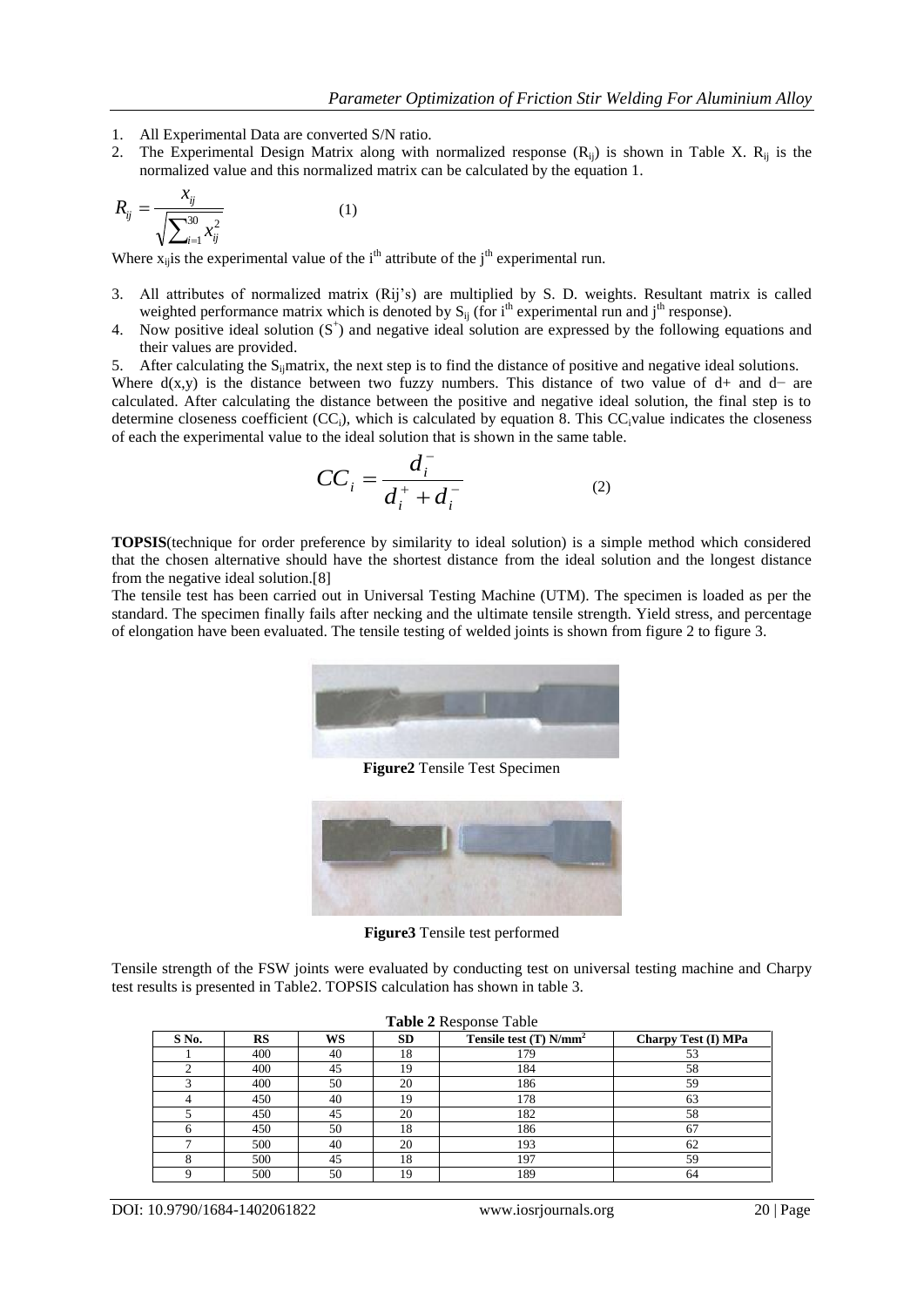| S/N        | S/N        | $(T)$ $\bf R_{ii}$ | $(I)$ $R_{ii}$ | <b>CCI</b> |
|------------|------------|--------------------|----------------|------------|
| -45.0571   | -34.4855   | 0.40467            | 0.39256        | 0.0413     |
| $-45.2964$ | $-35.2686$ | 0.40682            | 0.40148        | 0.018394   |
| $-45.3903$ | $-35.417$  | 0.40766            | 0.40317        | 0.014269   |
| $-45.0084$ | $-35.9868$ | 0.40423            | 0.40965        | 0.013818   |
| $-45.2014$ | $-35.2686$ | 0.40596            | 0.40148        | 0.019861   |
| $-45.3903$ | $-36.5215$ | 0.40766            | 0.41574        | 0.004106   |
| $-45.7111$ | $-35.8478$ | 0.41054            | 0.40807        | 0.004672   |
| $-45.8893$ | $-35.417$  | 0.41214            | 0.40317        | 0.011573   |
| $-45.5292$ | $-36.1236$ | 0.40891            | 0.41121        | 0.003596   |

**Table 3**TOPSIS Calculation

#### **VII. Discussions**

During the test a welding speed was used and two specimens for each type of weld and base materials were tested. The testing rig with its principal dimensions is presented as per ASME standard. No root flaws or other defects were detected in all joints. In FSW process heat generated by friction between the surface of the plates and the contact surface of a special tool, composed of two main parts: shoulder and pin. Shoulder is responsible for the generation of heat and for containing the plasticized material in the weld zone, while pin mixes the material of the components to be welded, thus creating a joint. This allows for producing defect-free welds characterized by good mechanical and corrosion properties. The advantages of FSW are due to the fact that the process is carried out with the material to be welded in the solid state. Avoiding melting prevents the production of defects, due, for instance, to the presence of oxygen in the melting bath, and limits the negative effects of material metallurgical transformations and changes strictly connected with changes of phase, the optimize parameter are shown in Fig 4.



## **VIII. Conclusion**

Aluminium alloy AA5083 and AA2024T3 will be welding by friction stir weld employing different process parameters as obtain by DOE. Their influence on mechanical properties of developed joints will investigate in terms of tensile strength and impact test.By TOPSIS method the optimal setting is obtained is rotation speed 400rpm, welding speed 40mm/min and shoulder diameter is 18mm gives the best setting of output

## **Reference**

- [1]. Anastasios D. Kostrivas and John C. Lippold: Simulating Weld Fusion Boundary Microstructures in Aluminium Alloys, Journal of Materials February 2004 pp 65-72.
- [2]. Cavaliere P, Nobile R, Panella F W and Squillace A (2006), "Mechanical and microstructural behaviour of 2024–7075 aluminium alloy sheets joined by friction stir welding", International Journal of Machine Tools & Manufacture, Vol. 46, pp. 588-594.
- [3]. D. M. Rodregues, C. Leitao, R. louro, H. Gouveia, and A. Loureiro, High speed friction stir welding of aluminium alloys, Science and tech. of welding and joining, 15(2010), 676-681.
- [4]. Duo Liu, Hiroyuki Nishio and Kazuhiro Nakata (2011), "Anisotropic property of material arrangement in friction stir welding of dissimilar Mg alloys", Materials and Design, Vol. 32, pp. 48184824.